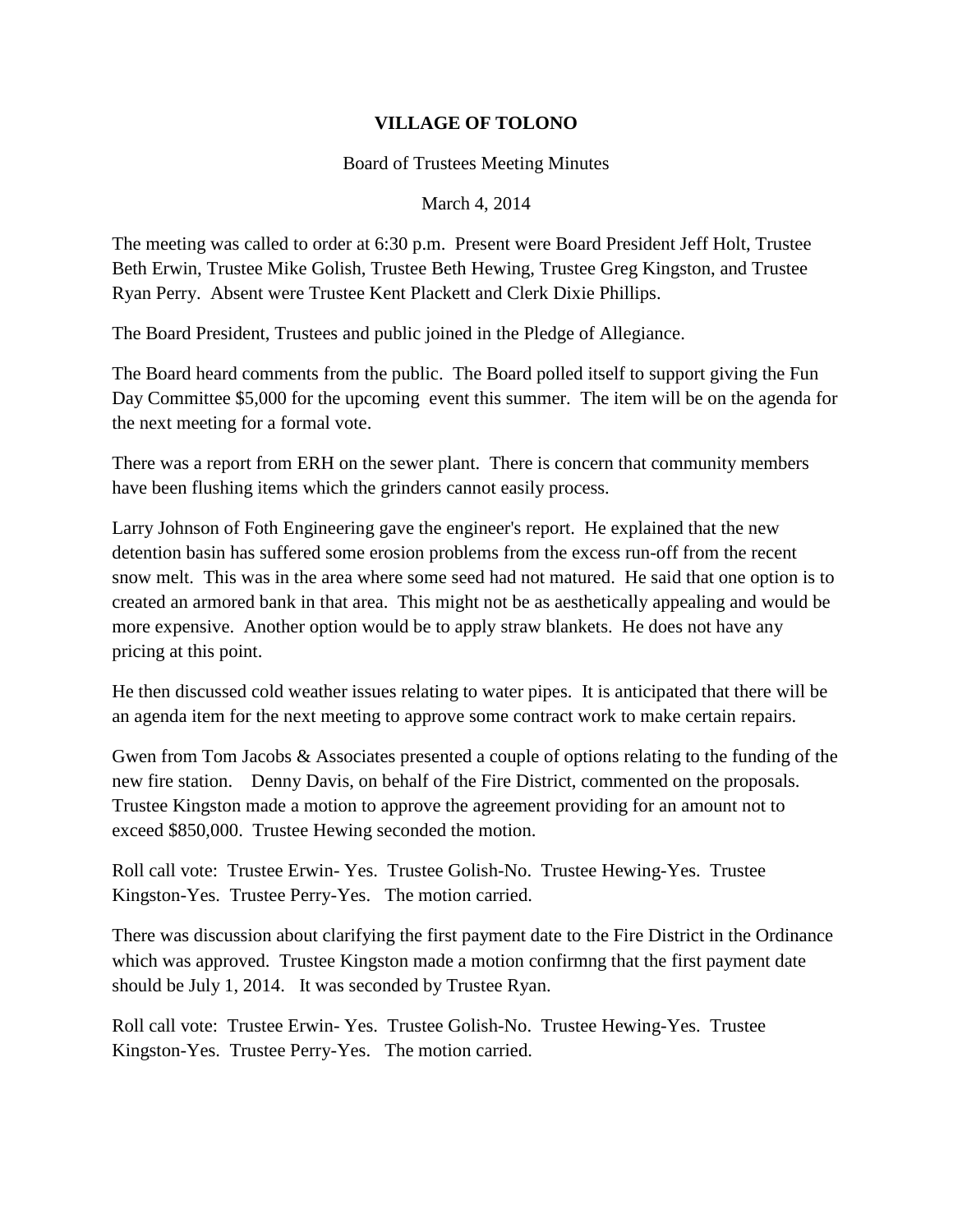Chief Raney explained that the Police report should be given at the Board of Trustee's second meeting to match up with the availability of data. There was then discussion about the need for recording cameras at the recycling bin. There has been a history of illegal dumping at the site. The existing equipment is not working. A new system would be wireless. It would need power dropped down at the light.

Trustee Golish motioned to approve a bid for cameras from Current Technologies Corporation for \$4,359.79. Trustee Perry seconded the motion.

Roll call vote: Trustee Erwin- Yes. Trustee Golish-Yes. Trustee Hewing-Yes. Trustee Kingston-Yes. Trustee Perry-Yes. The motion carried.

There was a motion by Trustee Erwin to approve the minutes of February 18, 2014 with corrections. Second by Trustee Perry. The motion carried.

There was a motion by Trustee Golish to approve a sewer credit for Tom Cain at property address 402 W. Linden for \$136.91. There was a second by Trustee Erwin.

Roll call vote: Trustee Erwin- Yes. Trustee Golish-Yes. Trustee Hewing-Yes. Trustee Kingston-Yes. Trustee Perry-Yes. The motion carried.

The was a motion by Trustee Perry to pay the bills (accounts payable) as presented with adjustments to the IT equipment as noted. There was a second by Trustee Erwin. Roll call vote:

Trustee Erwin- Yes. Trustee Golish-Abstain. Trustee Hewing-Yes. Trustee Kingston-Yes. Trustee Perry-Yes. The motion carried.

There was a reminder that a Special Meeting of the Board of Trustees has been scheduled for Thursday March 6, 2014 at 6:30 p.m. A notice has been posted and given to the press.

There was also discussion about the need to have approval of the ERH contract for the sewer plant at the next meeting.

President Holt explained that there was a draft employment policy that should be reviewed at a special meeting. There was consensus that the meeting should be held either March 11th or 12th at 6:30 p.m. depending upon Dave Krchak's availability. Marc Miller is to talk to Dave and then get out necessary notices based Dave's date selection.

There was a motion by Trustee Golish to enter into Executive Session for the limited purpose discussing the performance, compensation and/or employment of one or more Village Employees. There was a second by Trustee Perry.

Roll call vote: Trustee Erwin- Yes. Trustee Golish-Yes. Trustee Hewing-Yes. Trustee Kingston-Yes. Trustee Perry-Yes. The motion carried.